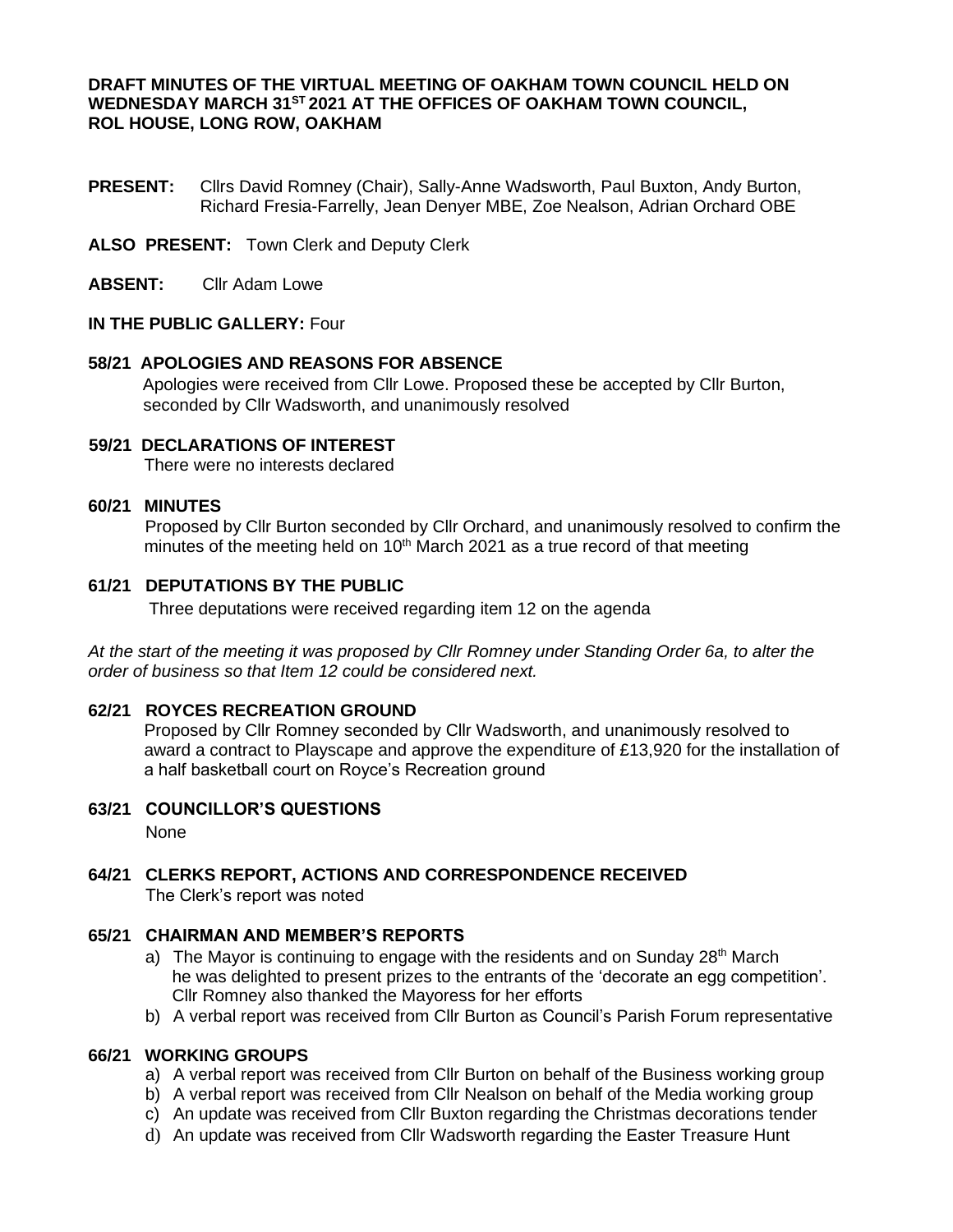## **67/21 TO CONSIDER CORRESPONDENCE RECEIVED**

Correspondence was noted. Citizens Advice Rutland to be discussed as an agenda item for the May meeting

## **68/21 HYGIENE WASTE DISPOSAL AT PUBLIC TOILETS**

Proposed by Cllr Burton, seconded by Cllr Fresia-Farrelly and unanimously resolved to award the contract for the provision of sanitary disposal to AA Cleaning Services, which is aligned with the Cleaning Contract (April 1<sup>st</sup> 2021 – November 30<sup>th</sup> 2023) at a cost of £1704 p/a. The Clerk to contact PHS Group for payment of compensation for non-compliance

## **69/21 CENTENARY FIELD**

Proposed by Cllr Burton, seconded by Cllr Wadsworth and unanimously resolved to authorise the following:

- a) Anti-slip decking at the entrance off Barleythorpe Road and Huntsman Drive
- b) Kissing Gate at the entrance of Barleythorpe Road
- c) Significant gaps in the outer perimeter fenced to be repaired or filled in
- d) Removal of the Ash Trees
- e) Chain link fencing to be removed from the wooded area
- f) The purchase of 4 additional bins

#### **70/21 TO CONSIDER CURRENT PLANNING APPLICATIONS AND MAKE ANY RECOMMENDATIONS TO RUTLAND COUNTY COUNCIL**

- a) 2021/0281/PTA Mr Sentence Reduce height of Hazel trees (G2) along drive to 3.5m 12 Catmose Park Road Recommend approval Proposed by Cllr Burton, seconded by Cllr Fresia-Farrelly and unanimously resolved
- b) 2021/0123/LBA Mr and Mrs Tyler Newly positioned staircase 17 High Street Recommend approval Proposed by Cllr Burton, seconded by Cllr Fresia-Farrelly and unanimously resolved

c) 2020/1414/FUL Mr Joyce Retrospective works- Gabion Baskets along edge of property to support garage and driveway. 54 Lonsdale Way Recommend approval Proposed by Cllr Burton, seconded by Cllr Wadsworth and unanimously resolved

- d) 2021/0077/FUL Mr and Mrs Hawkey Proposed single storey rear extension. Alterations to existing rear elevation- replace hipped roof with raised flat roof and roof lantern, replace existing sliding doors with window. Replace 2 no. first floor windows with double glazed units to rear. New Air Source Heat Pump to rear of property. 72 High Street Recommend approval Proposed by Cllr Burton, seconded by Cllr Nealson and unanimously resolved
- e) 2021/0121/PTA Unknown T2- Goat Willow in front garden of No 10. Remove branches overhanging No.8 and reducing natural light in the kitchen. Also, to stop future growth damaging the roof of no.8. The owners of No.10 have fully agreed with this action. 10 Catmose Park Road Recommend approval Proposed by Cllr Burton, seconded by Cllr Denyer and unanimously resolved